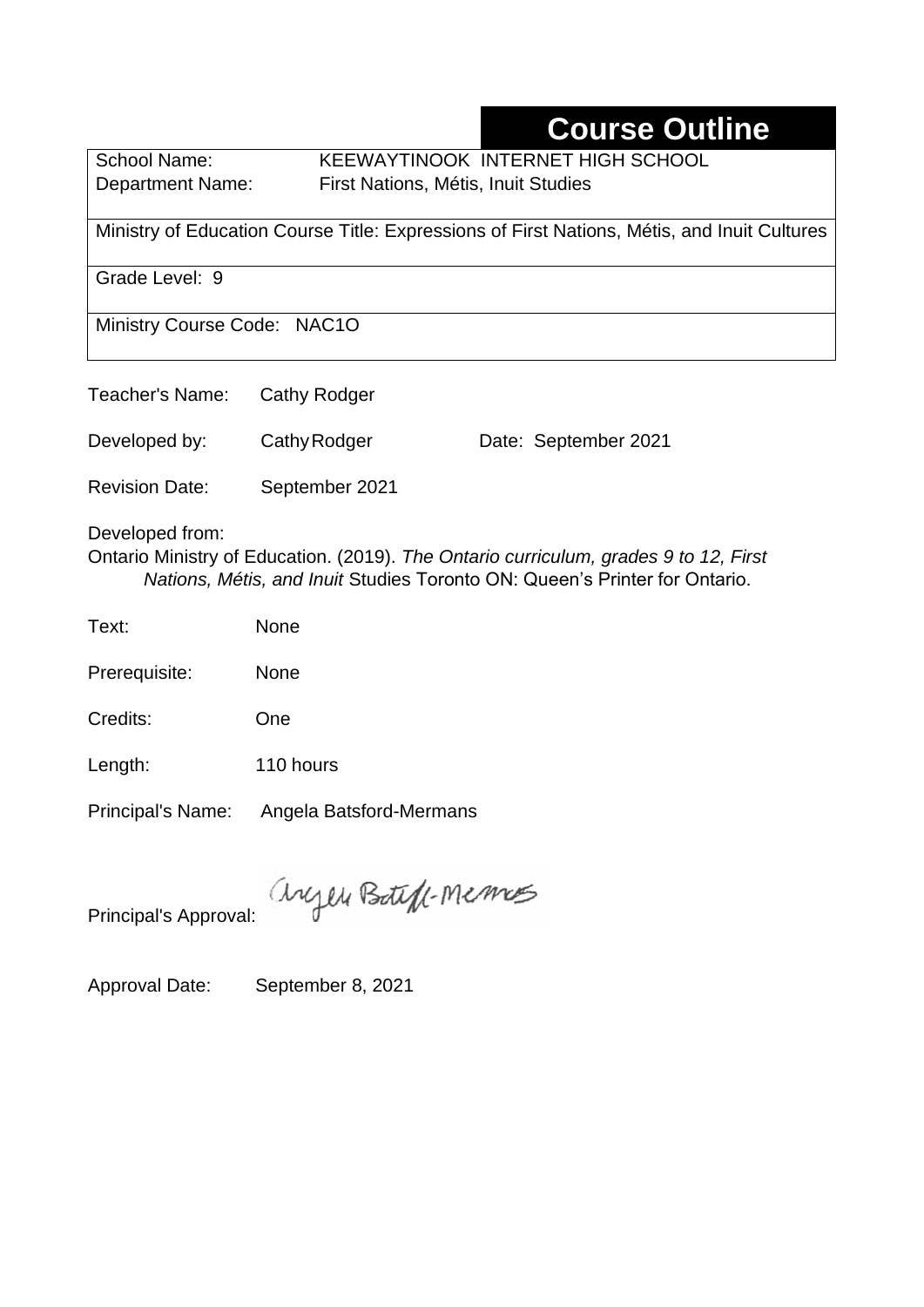# *Course Description/Rationale*

This course explores various arts disciplines (dance, drama, installation and performance art, media arts, music, storytelling, utilitarian or functional art, visual arts), giving students the opportunity to create, present, and analyse art works, including integrated art works/ productions, that explore or reflect First Nations, Métis, and Inuit perspectives and cultures. Students will examine the interconnected relationships between art forms and individual and cultural identities, histories, values, protocols, and ways of knowing and being. They will demonstrate innovation as they learn and apply art-related concepts, methods, and conventions, and acquire skills that are transferable beyond the classroom. Students will use the creative process and responsible practices to explore solutions to creative arts challenges.

# *Overall Curriculum Expectations*

#### **Artistic Expression and First Nations, Métis, and Inuit World Views**

- The People and the Land: demonstrate an understanding of the spiritual interconnectedness of people, the land, and the natural world in First Nations, Métis, and Inuit world views, analysing how spiritual and personal connections to the land are expressed through various art forms and arts disciplines;
- Identities: demonstrate an understanding of the role of spiritual, individual, gender, and collective identities in First Nations, Métis, and Inuit world views, analysing how identity is expressed through various art forms and arts disciplines;
- Self-Determination and Nationhood: demonstrate an understanding of the role of sovereignty, self-governance, and nationhood in First Nations, Métis, and Inuit world views, analysing how self-determination is expressed through various art forms and arts disciplines.

#### **Creating and Presenting**

- The Creative Process: apply the creative process individually and/or collaboratively to create art works, including integrated art works/productions, that draw on their exploration of First Nations, Métis, and Inuit perspectives to express their own personal world views, histories, or cultures;
- Elements and Principles: apply key elements and principles from various arts disciplines, as reflected in First Nations, Métis, and Inuit art forms, when creating, modifying, and presenting art works, including integrated art works/productions;
- Materials, Tools, Techniques, and Technologies: use a variety of traditional and contemporary materials, tools, techniques, and technologies to create art works, including integrated art works/ productions, that demonstrate creativity;
- Presentation and Promotion: present and promote art works, including integrated art works/ productions, for a variety of purposes, respecting First Nations, Métis, and Inuit cultural protocols and using appropriate technologies and conventions.

#### **Foundations**

- Terminology: demonstrate an understanding of, and use proper terminology when referring to, elements, principles, and other key concepts related to various arts disciplines, as reflected in First Nations, Métis, and Inuit art forms;
- Themes and Influences: demonstrate an understanding of past and present themes and influences associated with First Nations, Métis, and Inuit art making, as reflected in a variety of art works/ productions;
- Conventions and Responsible Practices: demonstrate an understanding of conventions and responsible practices associated with various arts disciplines, and with art making within First Nations, Métis, and Inuit cultures, and apply these practices when experiencing, analysing, creating, and presenting art works/productions;
- The Critical Analysis Process: demonstrate an understanding of the critical analysis process by applying it to the study of art works/productions from various arts disciplines, including their own works, the works of their peers, and works by First Nations, Métis, and Inuit artists.

#### **Art and Society**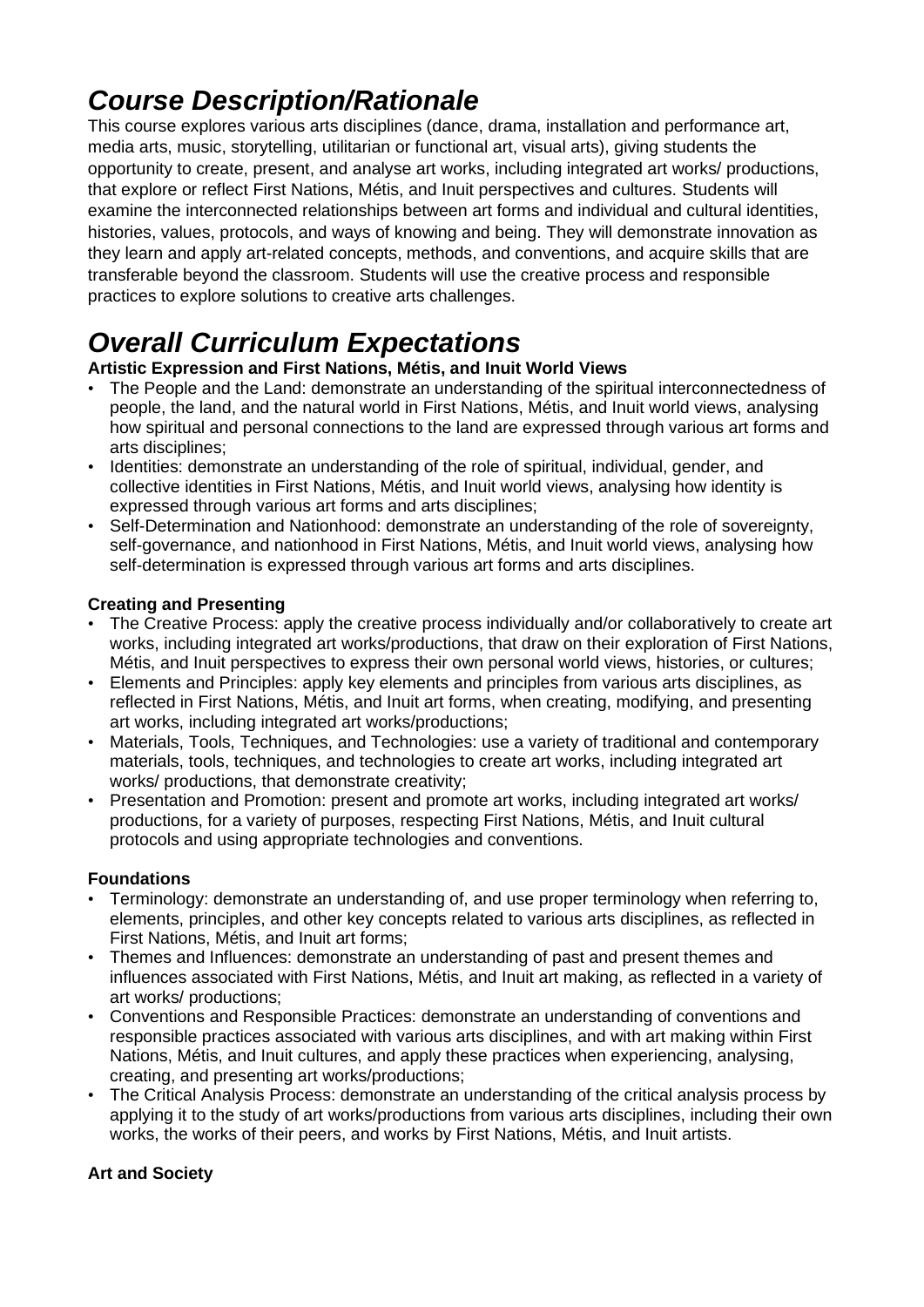- Art Forms and Society: demonstrate an understanding of how past and present First Nations, Métis, and Inuit art forms reflect the societies and periods in which they were created;
- Promoting Renewal, Healing, Reconciliation, and Dialogue: demonstrate an understanding of how art making and art works can promote renewal and healing in First Nations, Métis, and Inuit communities and reconciliation and dialogue with non-Indigenous communities;
- D3. Connections beyond the Classroom: describe the skills developed through creating, presenting, and analysing art works that explore First Nations, Métis, and Inuit perspectives, including integrated art works/productions, and identify various opportunities to pursue artistic endeavours beyond the classroom.

## *Course Content*

| <b>Unit</b>                                  | Length    |
|----------------------------------------------|-----------|
| 1. Dance and Music                           | 26 hours  |
| 2. Food Sovereignty / Connection to the Land | 29 hours  |
| 3. Visual Arts                               | 29 hours  |
| 4. Functional Art in Indigenous Societies    | 26 hours  |
| <b>Total</b>                                 | 110 hours |

## *Unit Descriptions*

#### **Unit 1 – Dance and Music**

In this unit, students will examine and identify music and dance styles in Canadian Indigenous cultures. Students will develop an understanding and explore various styles of Indigenous music, and dances; explore Indigenous artists who have made contributions to Indigenous music; recognize various instruments connected to specific Indigenous groups; and will be able to identify significant Indigenous music and dance contributors.

#### **Unit 2 – Food Sovereignty / Connection to the Land**

In this unit students will explore various Indigenous societies, their connection to their land and the food that is identified with specific Indigenous groups. In this unit and in the culminating activity, students will research, prepare and contribute local food recipes that will be published in a school cookbook, showcasing the unique and diverse land, food and food preparation our communities have. Students will work in individual or small groups to research, prepare and present local food, information about food sovereignty and connections to the land.

#### **Unit 3 – Visual Arts**

Students examine and learn to distinguish between the artistic styles found in Indigenous painting, photography, and multimedia presentations. Students interpret the meanings of these art forms in the context of the cultural group and create art that speaks to issues of personal and contemporary significance. Students will identify and explore careers outside of the classroom in their local communities, more regionally as well as nationally that are related to Indigenous arts.

#### **Unit 4 – Functional Art in Indigenous Societies**

In this unit, students examine the diversity of Indigenous functional art within the traditional and contemporary context, including; canoe and water craft design, clothing, and tattooing. The significance of women's work to Indigenous art and culture is an important theme in this unit as is the relationship between the natural environments, Indigenous culture, and the products of that culture.

### *Teaching/Learning Strategies*

This course is organized into an eight-week series of lessons and activities that is presented to students in remote northern communities via the internet. The eighth week is used for course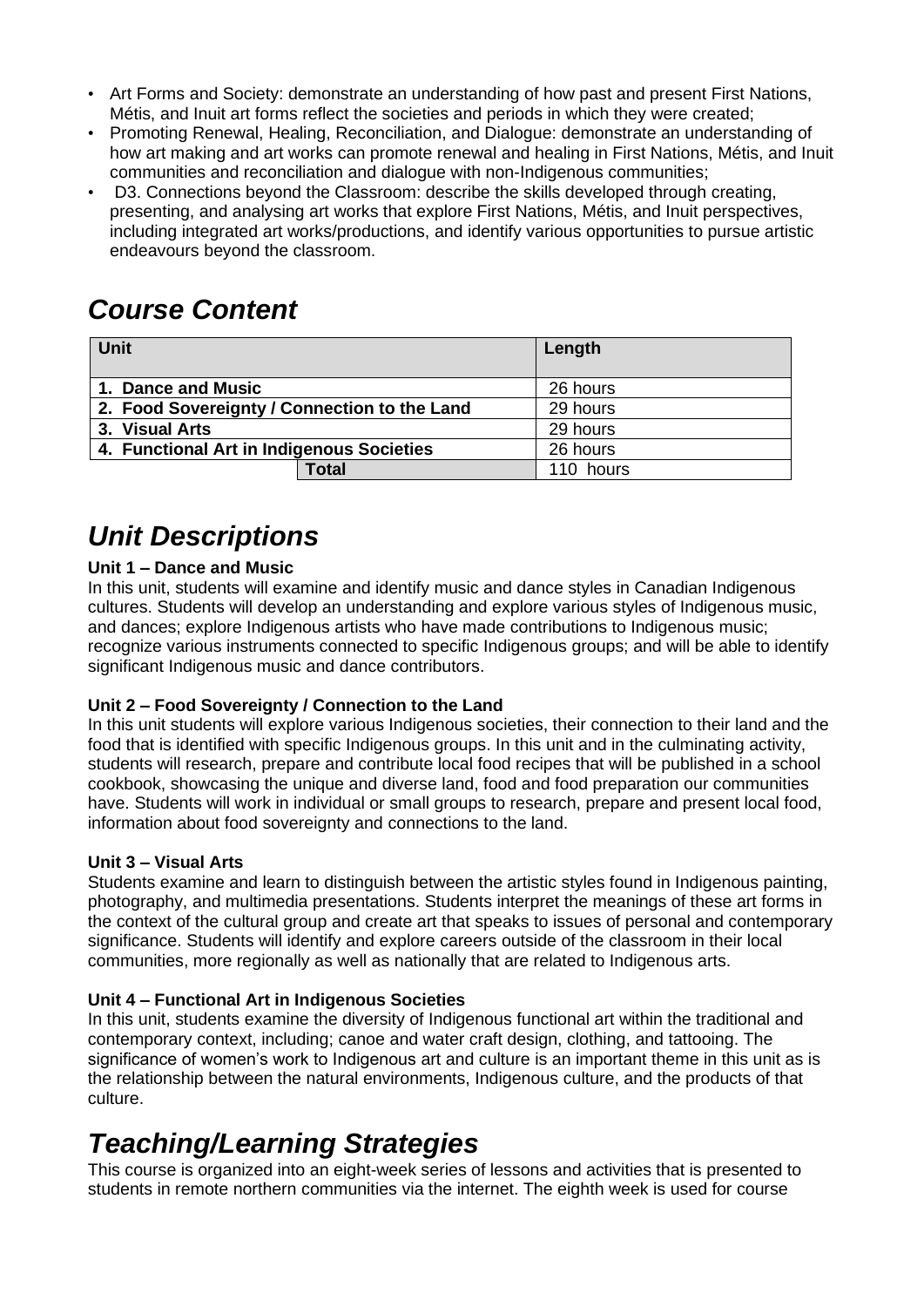consolidation, review, and the final examination. Teacher and students communicate over the internet through timely activity feedback, emails, messages, video and audio calls. Classroom mentors assume the role of liaison between the teacher and student while also supporting a holistic approach to motivate, engage and support each individual student.

A variety of strategies will be used in the online delivery of this course. Some instructional strategies include:

- Case studies:
- Independent research:
- Direct instruction;
- Online inquiry;
- Video lessons;
- Hands on learning through multimedia art projects;
- Research outside of the classroom will also be done by interviewing elders and community members.

Learning goals will be discussed at the beginning of each assignment and success criteria will be provided to students. The success criteria are used to develop the assessment tools in this course, including rubrics and checklists.

## *Evaluation*

The final grade will be determined as follows (Ontario Ministry of Education, 2010):

- Seventy per cent of the grade will be based on evaluation conducted throughout the course. This portion of the grade should reflect the student's most consistent level of achievement throughout the course, although special consideration should be given to more recent evidence of achievement.
- Thirty percent of the grade will be based on a final evaluation administered at or towards the end of the course. This evaluation will be based on evidence from one or a combination of the following: an examination, a performance, an essay, and/or another method of evaluation suitable to the course content. The final evaluation allows the student an opportunity to demonstrate comprehensive achievement of the overall expectations for the course (p. 41).

Ontario Ministry of Education. (2010). *Growing success: Assessment, evaluation and reporting in Ontario schools*. Toronto ON: Queen's Printer for Ontario.

| Type of<br><b>Assessment</b> | Category                    | <b>Details</b>                                                                                                                                                                                                                                                                                                                                                                                                                                                 | Weigh<br>ting<br>$(\%)$ |
|------------------------------|-----------------------------|----------------------------------------------------------------------------------------------------------------------------------------------------------------------------------------------------------------------------------------------------------------------------------------------------------------------------------------------------------------------------------------------------------------------------------------------------------------|-------------------------|
| Term Work<br>(70%)           | Knowledge/<br>Understanding | Students will identify various art forms, (eg.,<br>storytelling, songs); explain and make art<br>forms as an expression of sovereignty. (eg.,<br>originality of art work); compare art forms of<br>various Aboriginal cultures, (eg., Inuit art, West<br>Coast art, Eastern Woodland Art);<br>Students will explain what artisans might have<br>been trying to express through their artwork,<br>(e.g., Creating pictographs, or form an artist's<br>painting) | 18                      |
|                              | Thinking                    | Students will understand traditional forms of<br>expression and their influence on Indigenous<br>identity in contemporary art forms.<br>Students will understand the relationship among<br>Indigenous peoples, their environment and art<br>forms.                                                                                                                                                                                                             | 12                      |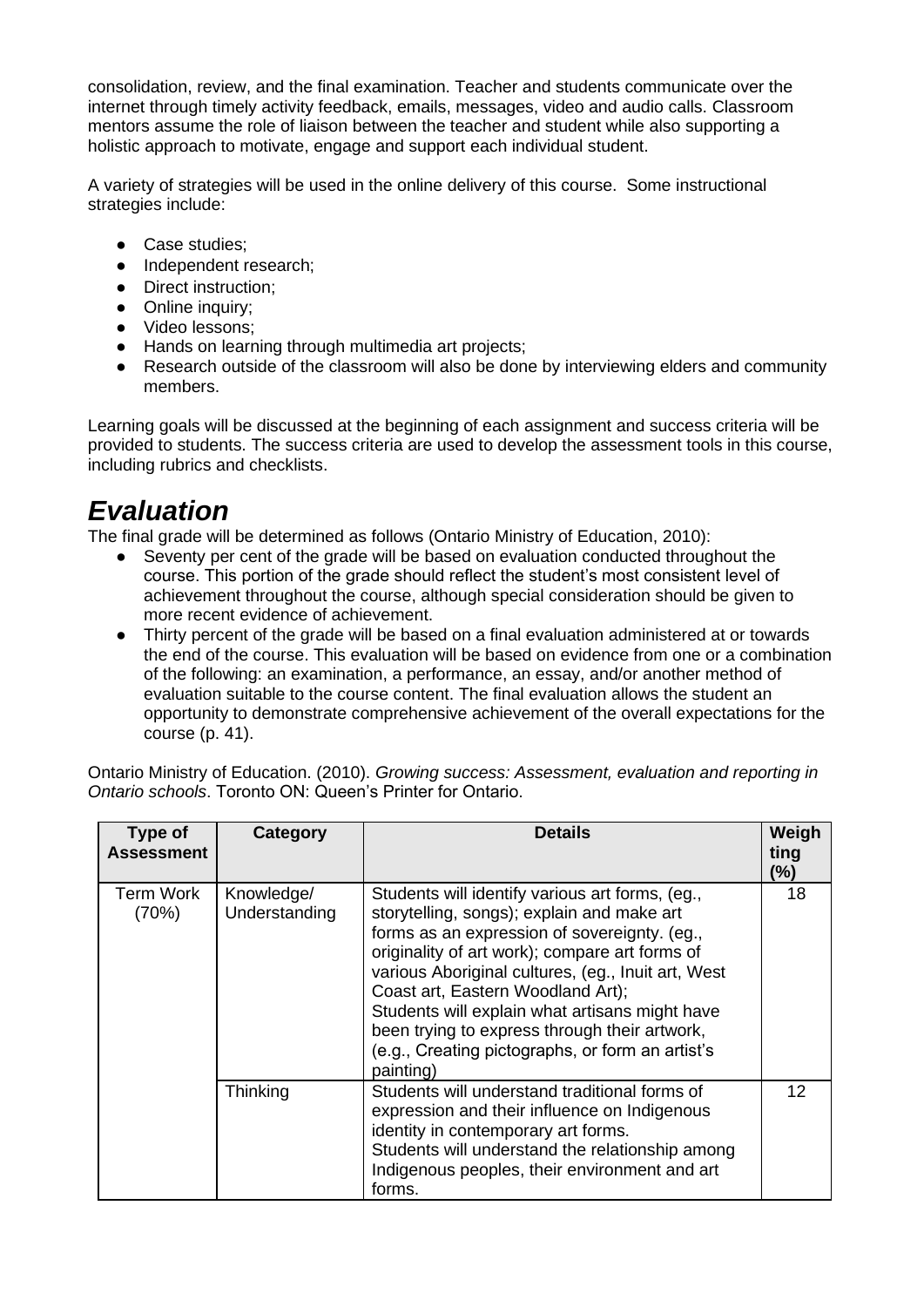|            |               | Students will Identify how specific art forms reflect<br>aspects of the society that produce them. (e.g.,<br>Inuit are indigenous to using the kayak, or how<br>certain practices were only done during certain<br>times as a rite of passage i.e. Inuit tattooing,<br>vision quest related to pictographs)                                                                  |     |
|------------|---------------|------------------------------------------------------------------------------------------------------------------------------------------------------------------------------------------------------------------------------------------------------------------------------------------------------------------------------------------------------------------------------|-----|
|            | Communication | Student will explain how the traditional art forms of<br>particular Indigenous communities were produced<br>(e.g. how canoes were produced among the<br>Ojibwa)                                                                                                                                                                                                              | 18  |
|            | Application   | Students will produce art forms that portray<br>Indigenous culture;<br>Students will use natural material to reproduce<br>art forms that convey aspects of Indigenous<br>peoples' beliefs or values related to good<br>relationships.<br>Students will explain how natural environment<br>affect the development of Indigenous art forms<br>(e.g., Inuit soapstone carvings) | 22  |
| Final      | Culminating   | Knowledge/Understanding                                                                                                                                                                                                                                                                                                                                                      | 6   |
| Evaluation | Activity      | Thinking                                                                                                                                                                                                                                                                                                                                                                     | 6   |
| (30%)      | (30%)         | Communication                                                                                                                                                                                                                                                                                                                                                                | 8   |
|            |               | Application                                                                                                                                                                                                                                                                                                                                                                  | 10  |
|            |               | <b>TOTAL</b>                                                                                                                                                                                                                                                                                                                                                                 | 100 |

## *Assessment/Evaluation Strategies*

A variety of assessment and evaluation methods, strategies and tools are required as appropriate to the expectation being assessed. These include diagnostic, formative, and summative within the course and within each unit.

Assessment *for* learning and assessment *as* learning is obtained through a variety of means, including the following:

- Ongoing descriptive feedback, including descriptive feedback on students' preliminary version of their "traditional stories" and numerous art pieces;
- Conversations between student/teacher on a regular basis (synchronous and asynchronous);
- Conversations with mentor, including discussions about proposed interview questions, stories and art works;
- Self-assessment through compare and contrast exercises;
- Self-assessed applications to community life.

Evidence of student achievement (assessment *of* learning) is collected from various sources, including the following:

- Ongoing observations of most consistent work, with consideration given to most recent work;
- Conversations with students about opinion on their different cultures and communities;
- Observation of student's art styles and story creations;
- Unit quizzes and assignments;
- Culminating art projects/cookbook:
- Final exam: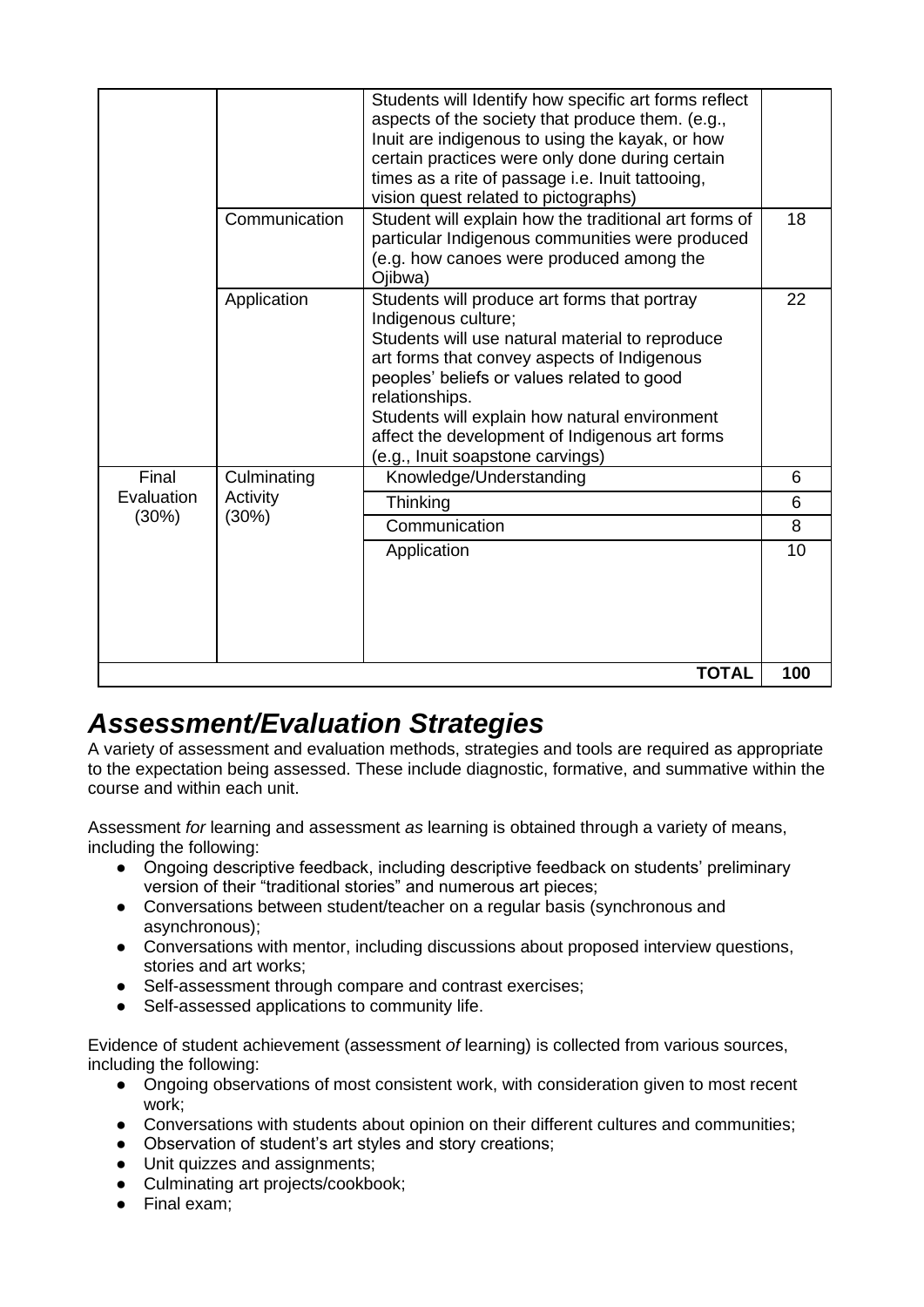- Final assignment;
- Digital portfolio;
- Digital storytelling projects.

The Ministry of Education's 2010 document, *Growing Success*, outlines the seven fundamental principles that guide best practice in the assessment and evaluation of students. KiHS teachers use practices that:

- are fair, transparent, and equitable for all students;
- support all students, including those with special education needs, those who are learning the language of instruction (English or French), and those who are First Nation, Métis, or Inuit;
- are carefully planned to relate to the curriculum expectations and learning goals and, as much as possible, to the interests, learning styles and preferences, needs, and experiences of all students;
- are communicated clearly to students and parents at the beginning of the course and at other points throughout the school year or course;
- are ongoing, varied in nature, and administered over a period of time to provide multiple opportunities for students to demonstrate the full range of their learning;
- provide ongoing descriptive feedback that is clear, specific, meaningful, and timely to support improved learning and achievement;
- develop students' self-assessment skills to enable them to assess their own learning, set specific goals, and plan next steps for their learning (p.6).

### *Resources*

Aakuluk Music. (2020, Aug. 20). *Terry Uyarak: Inuit Nunangat* [Video]. YouTube. <https://www.youtube.com/watch?v=b5ZNzZEAOl0>

- Aakuluk Music. (2020, Oct. 13). *Terry Uyarak: Aniqsaatuinnarit* [Video]. YouTube. <https://www.youtube.com/watch?v=8fTybFSTrPc>
- Beyond Penguins and Polar Bears. (n.d.). *Arctic Survival Skills: Traditional Inuit Games.*  [https://beyondpenguins.ehe.osu.edu/issue/peoples-of-the-arctic/arctic-survival-skills](https://beyondpenguins.ehe.osu.edu/issue/peoples-of-the-arctic/arctic-survival-skills-traditional-inuit-games)[traditional-inuit-games](https://beyondpenguins.ehe.osu.edu/issue/peoples-of-the-arctic/arctic-survival-skills-traditional-inuit-games)
- Columbo, J.R. (2017, Feb. 27). *Bannock*. The Canadian Encyclopedia. <https://www.thecanadianencyclopedia.ca/en/article/bannock>
- Crafty Patti. (2017, Apr. 25). *Dot Painting Art: Step by step tutorial* [Video]. YouTube. <https://www.youtube.com/watch?v=WGaCffC7M8s>
- David Kilabuk. (2015, Sep. 4). *Love Song: Throat Singing* [Video]. YouTube. <https://www.youtube.com/watch?v=kYf2k8474x0>
- Gaudry, A. (2019, Sep. 11). *Métis*. The Canadian Encyclopedia. <https://www.thecanadianencyclopedia.ca/en/article/metis>
- Indigenous Corporate Training Inc. (2013, June 8). *A report on Métis Identity by Senate Aboriginal Peoples Committee*. [https://www.ictinc.ca/the-M%C3%A9tis-people-a-report-on-metis](https://www.ictinc.ca/the-M%C3%A9tis-people-a-report-on-metis-identity-by-senate-aboriginal-peoples-committee)[identity-by-senate-aboriginal-peoples-committee](https://www.ictinc.ca/the-M%C3%A9tis-people-a-report-on-metis-identity-by-senate-aboriginal-peoples-committee)
- Jarva, T. (n.d.). *Gail Bannon: The Beauty of Wiigwaas*. The Walleye. [http://www.thewalleye.ca/gail](http://www.thewalleye.ca/gail-bannon-the-beauty-of-wiigwaas/)[bannon-the-beauty-of-wiigwaas/](http://www.thewalleye.ca/gail-bannon-the-beauty-of-wiigwaas/)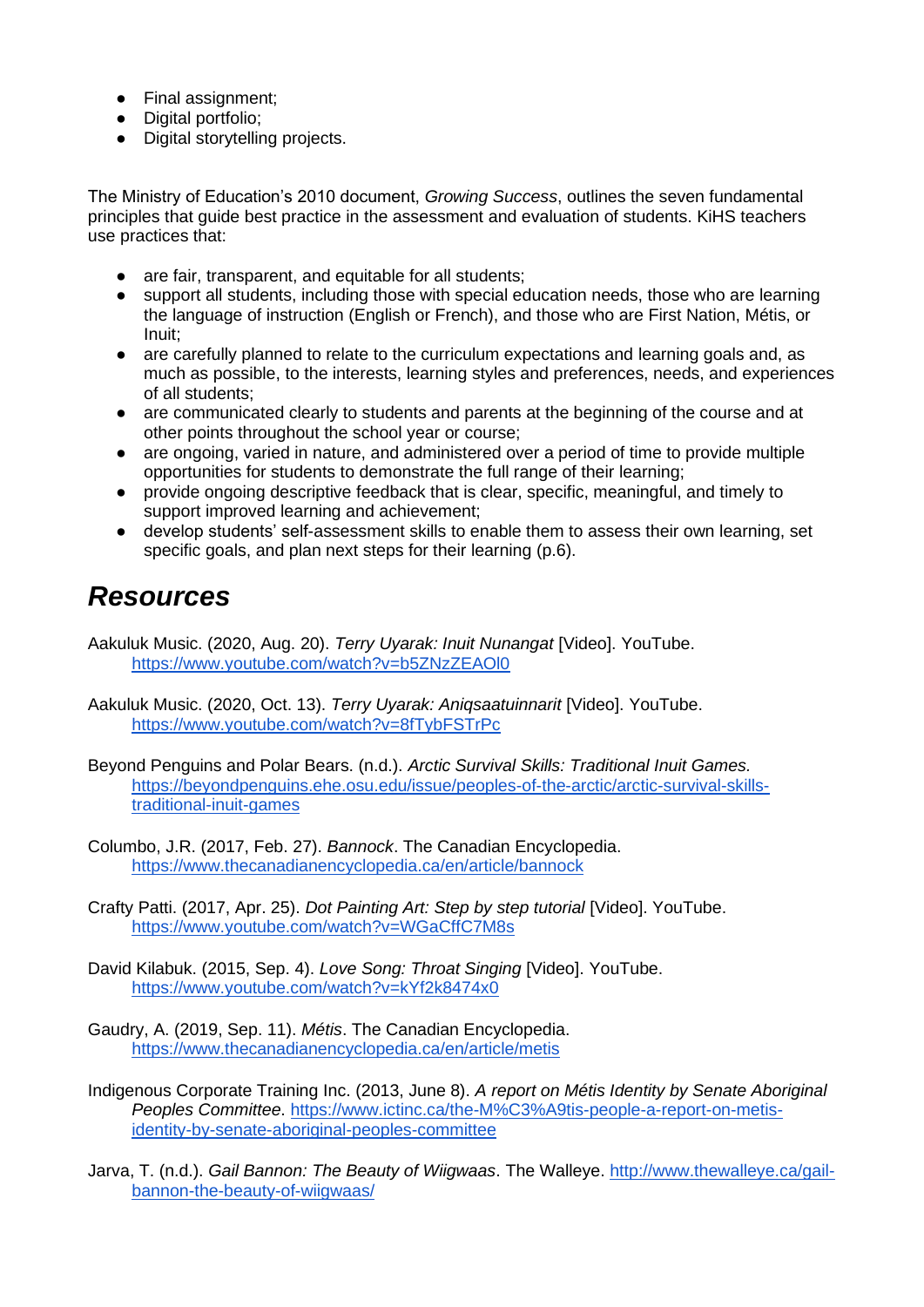- KiHS Youtube. (2021, Aug. 27). *Birch Bark: Part 1* [Video]. YouTube. [https://www.youtube.com/watch?v=2QL9mzrjQ\\_k](https://www.youtube.com/watch?v=2QL9mzrjQ_k)
- KiHS Youtube. (2021, Aug. 27). *Birch Bark: Part 2* [Video]. YouTube. <https://www.youtube.com/watch?v=VAFK2Lw1QcI>
- KiHS Youtube. (2021, Aug. 27) *Birch Bark: Part 3* [Video]. YouTube. <https://www.youtube.com/watch?v=FOPDwC6uaLE>
- LIRC Productions. (2013, Oct. 29). *Plagiarism 101 with year 6* [Video]. YouTube. <https://www.youtube.com/watch?v=fDd7up936MQ>
- Morningstar, L. (n.d.). *Art as healing*. The Walleye.<http://www.thewalleye.ca/art-as-healing/>
- Nancy Jeanette Dessaix. (2009, Jul, 7). *Tanya Tagaq: The sounds of throat singing* [Video]. YouTube.<https://www.youtube.com/watch?v=KNb2ZDjeiU4>
- Ontario Ministry of Education. (n.d.). *Indigenous education strategy.* <http://www.edu.gov.on.ca/eng/aboriginal/>
- Ontario Ministry of Education. (2010). *Growing success: Assessment, evaluation and reporting in Ontario schools*.<http://www.edu.gov.on.ca/eng/policyfunding/growSuccess.pdf>

Ontario Ministry of Education. (2016). *Ontario schools, kindergarten to grade 12: Policy and program requirements.* <http://edu.gov.on.ca/eng/document/policy/os/index.html>

- Ontario Ministry of Education. (2019). *The Ontario curriculum, grades 9 to 12: First Nations, Métis, and Inuit Studies.* [http://www.edu.gov.on.ca/eng/curriculum/secondary/First-nations-metis](http://www.edu.gov.on.ca/eng/curriculum/secondary/First-nations-metis-inuit-studies-grades-9-12.pdf)[inuit-studies-grades-9-12.pdf](http://www.edu.gov.on.ca/eng/curriculum/secondary/First-nations-metis-inuit-studies-grades-9-12.pdf)
- Sacco, G. (2020, Mar. 30). *Agawa Rock Pictographs*. Algoma: That Real. <https://www.algomacountry.com/agawa-rock-pictographs/>
- Taylor, J. (2016, May 3). *'This is so powerful:' Kitikmeot women revive traditional Inuit tattoos.*  CBC. [https://www.cbc.ca/news/canada/north/inuit-women-traditional-tattoos-kugluktuk-](https://www.cbc.ca/news/canada/north/inuit-women-traditional-tattoos-kugluktuk-1.3563446)[1.3563446](https://www.cbc.ca/news/canada/north/inuit-women-traditional-tattoos-kugluktuk-1.3563446)
- The Globe and Mail. (2015, Nov. 4). *Young Inuit throat singers perform at Trudeau's swearing-in ceremony* [Video]. YouTube.<https://www.youtube.com/watch?v=ZBg1vfe8P1g>
- Thielen, A. (2019, Aug. 10). *The true story of Wild Rice, North America's most misunderstood grain*. Saveur. [https://www.saveur.com/true-story-wild-rice-north-americas-most](https://www.saveur.com/true-story-wild-rice-north-americas-most-misunderstood-grain/)[misunderstood-grain/](https://www.saveur.com/true-story-wild-rice-north-americas-most-misunderstood-grain/)
- Toulouse, P.R. (2016). *What matters in Indigenous education: Implementing a vision committed to holism, diversity and engagement*. People for Education. [https://peopleforeducation.ca/wp](https://peopleforeducation.ca/wp-content/uploads/2017/07/MWM-What-Matters-in-Indigenous-Education.pdf)[content/uploads/2017/07/MWM-What-Matters-in-Indigenous-Education.pdf](https://peopleforeducation.ca/wp-content/uploads/2017/07/MWM-What-Matters-in-Indigenous-Education.pdf)
- Watson, M. (2017, Oct. 10). *Popped Wild Rice*. The Spruce Eats. <https://www.thespruceeats.com/popped-wild-rice-2217371>

## *Program Planning*

This course is offered to Indigenous students living in isolated, northern Ontario communities. It is offered by qualified teachers in a blended classroom with a balance of academic, wellness, landbased learning, local language and culture to support the success of the whole student. This